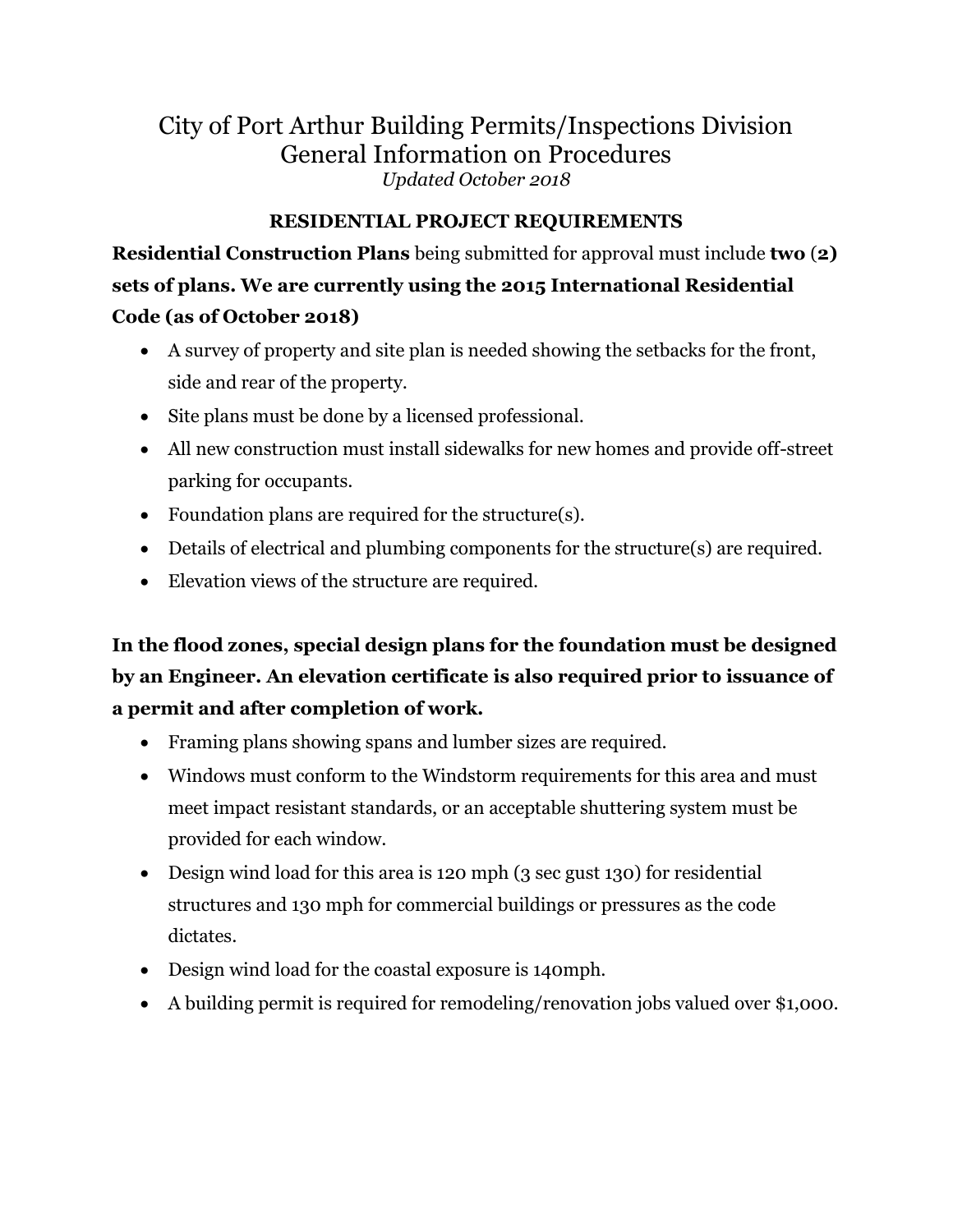### **STORM WATER PREVENTION PLAN**

# **A Storm Water Prevention Application Permit is now required per TCEQ Regulations. The permit fee is \$45.00 per acre.**

## **COMMERCIAL PROJECT REQUIREMENTS**

# **Commercial projects must include two (2) sets of plans with wet seals on first sheet (required).**

- Any project that is 5,000 square feet or over, will have to have an Engineer's seal.
- A full set of plans are required  $(24 \times 36)$ .
- A complete set of civil plans are required as well. Com Check calculations are optional.

# **We are currently using the 2015 International Building Code.**

### **ASBESTOS**

On remodeling jobs for public or commercial buildings an asbestos survey is required prior to issuance of permit. A letter of compliance from the asbestos consultant will be needed before any work can proceed. All plans shall be submitted to the Building Inspections Division. The mailing address for the Division is 444 4TH Street. Port Arthur, Texas 77640.

### **TDLR**

**TDLR Registration is required at submittal. Projects valued at \$50,000 or more are required to register with this agency.**

### **PLANS REVIEW PROCESS FOR COMMERCIAL AND RESIDENTIAL**

Commercial review of plans runs 15 to 20 days depending on workload and size of the project. The review process for residential projects runs 7-10 days.

Contact phone numbers are 409-983-8261 (Cheryl Salton); 983-8201 (Mary Andrus); for the Permit office. Fax number is 409-983-8287.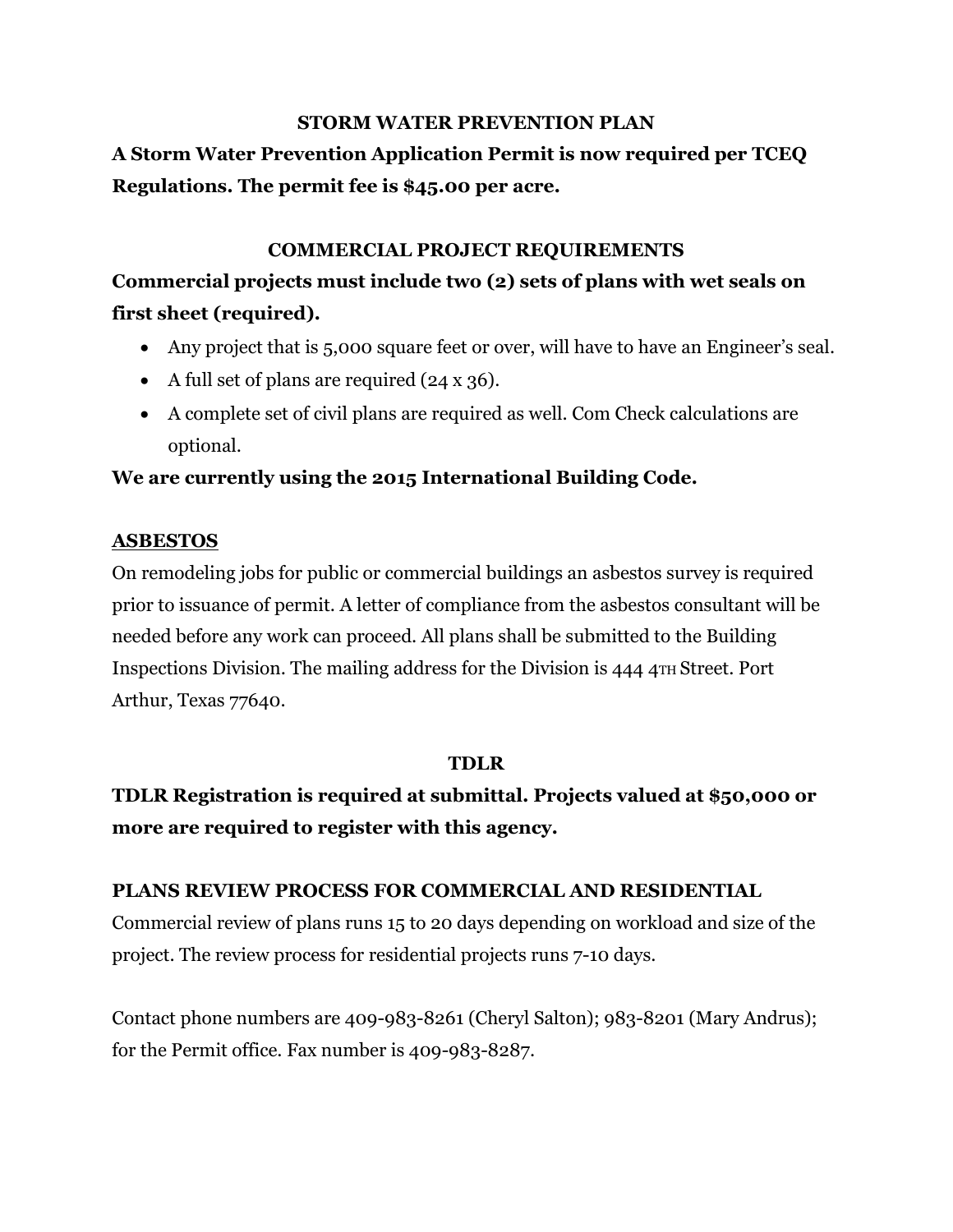**Current codes being utilized are the 2015 International Building Code (IBC); 2015 International Residential Code (IRC); 2015 International Plumbing Code; 2015 International Mechanical Code; 2015 International Energy Conservation Code and the 2014 National Electrical Code (NEC).**

# **ENERGY CODE REQUIREMENTS**

**Commercial:** Check for commercial buildings will be required at plan submittal. Compliance with the 2015 International Energy conservation code is required.

**Residential:** Check for residential structures will be required at plan submittal. Third party inspection per the 2015 residential code chapter 11 is required.

# **PLAN CHECK FEE**

When plans are required to be submitted, per Section B-104 of The Code of Ordinances. See fee schedule.

# **BOND/INSURANCE**

- We currently accept Bonds for small projects such as foundation and roofing work. The minimum amount for Bonds is \$15,000.
- Large projects will require a Bond of \$25,000 and Certificate of Insurance to perform work in the City of Port Arthur. Minimum amount of the insurance is \$100,000. The City of Port Arthur shall be listed as a certificate holder.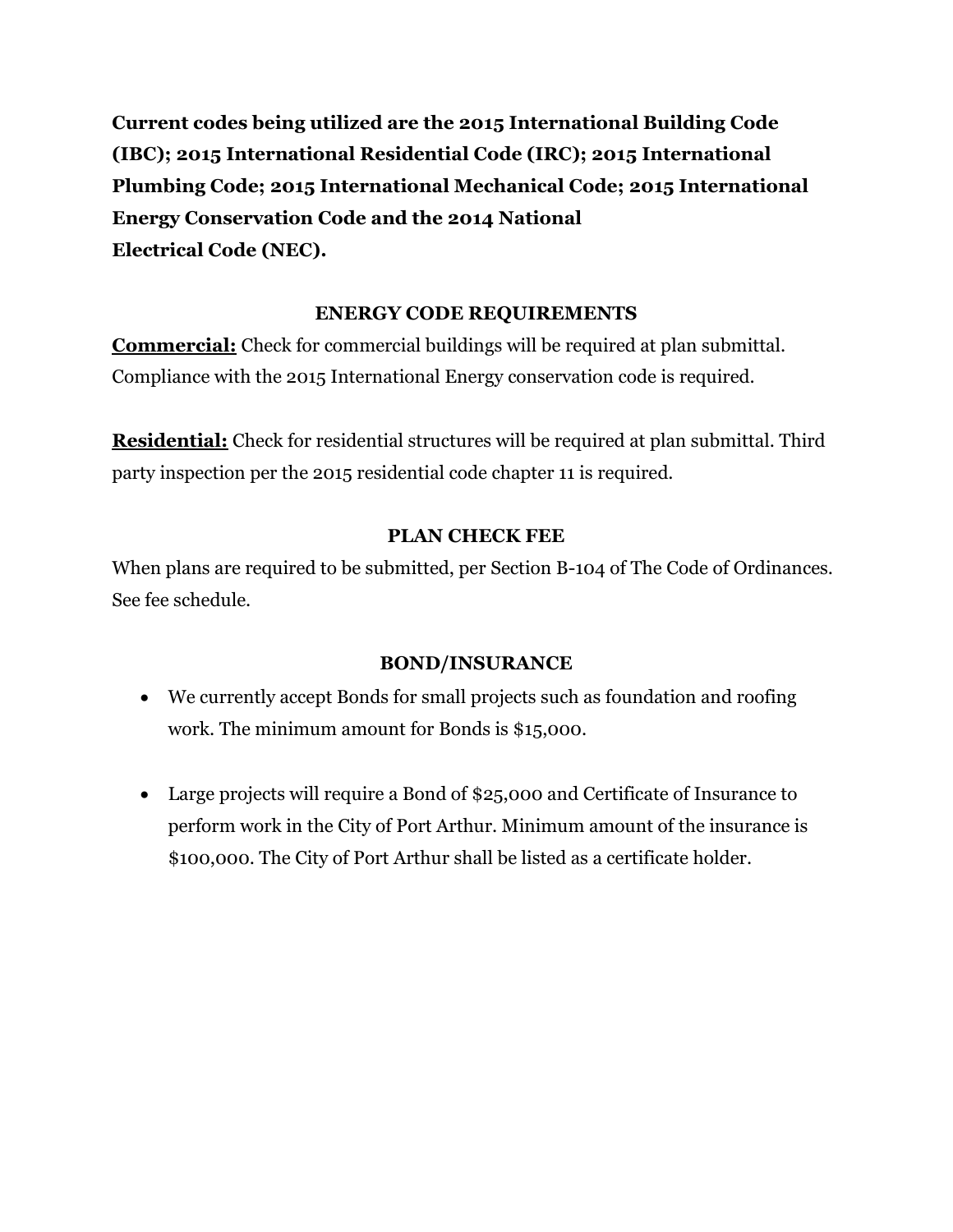#### **SIGNS**

A permit is required for refacing of existing signs. It is required that application be submitted to the Inspections Office prior to beginning the work.

Plans must be submitted for approval for the installation of new attached or detached signs. Elevation photos will be required. A legible site plan showing the location and setback for the proposed sign(s) is required.

Detached signs shall comply with the area, setback and height requirements as follows except as provided for certain detached signs non-premises signs:

> **Area Setback Height (Square Feet) (In Feet) (In Feet) 0-50 5 20 50+ to 150 15 30 150+ to 400 25 40**

Plans are required to be submitted to the Building Inspections office for review and permitting, prior to the commencement of any work.

For additional information on the placement of signs you may contact the Planning and Zoning office at 409-983-8135. The Planning and Zoning Director is Ron Burton. You can also contact Phil Vilardi, Building Official in the Permitting Office at 409-983-8261.

### **RECREATIONAL VEHICLE PARKS AND MANUFACTURED HOMES**

Plans for RV Parks must first be submitted to the Planning and Zoning Division prior to Submitting to the Building Permits Division. The Planning and Zoning Division is Located on the 3rd Floor of City Hall. The phone number is 409-983-8135. Manufactured Homes can only be located in designated areas of the city zoned for such use. Modular homes are allowed in the city's residential areas.